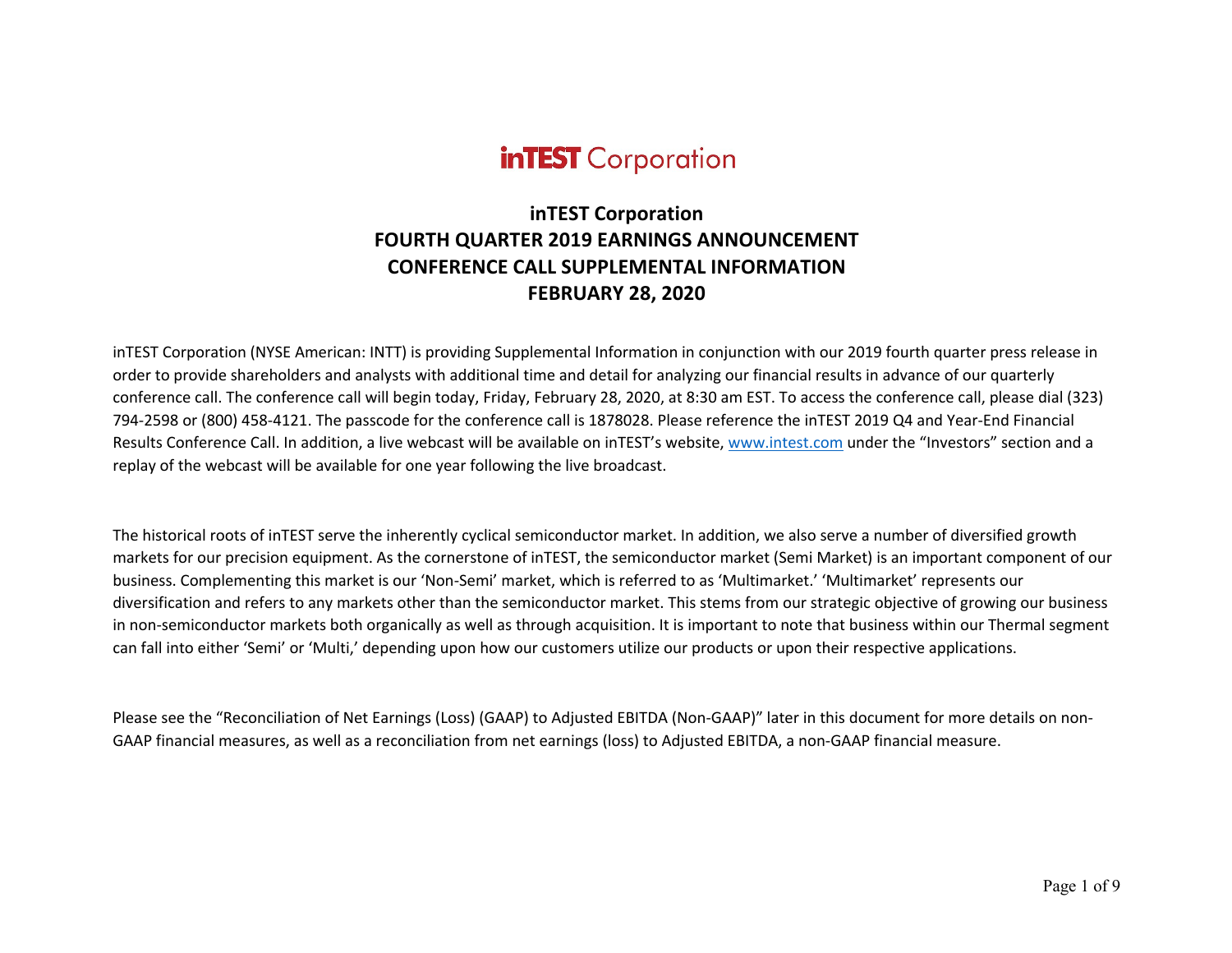#### *Summary of Business and Financial Highlights*

Today we reported the following results for the fourth quarter of 2019:

- Bookings were \$11.1 million, down 20% from \$13.9 million reported for Q3 2019, and down 39% from \$18.4 million reported for Q4 2018. Multimarket bookings were 59% of total bookings for Q4 2019, compared to 52% in Q3 2019 and 41% in Q4 2018.
- Net revenues were \$13.6 million, down 7% from \$14.6 million reported for Q3 2019, and down 26% from \$18.4 million reported for Q4 2018. Multimarket net revenues were 55% of total net revenues for Q4 2019, compared to 51% in Q3 2019 and 44% in Q4 2018.
- Gross margin was \$6.5 million or 48%, down from \$7.2 million or 49% reported for Q3 2019, and down from \$9.0 million or 49% reported for Q4 2018.
- Operating income was \$596,000, down from \$806,000 reported for Q3 2019 and up from an operating loss of (\$463,000) reported for Q4 2018.
- Net earnings were \$724,000 or \$0.07 per diluted share, up from \$647,000 or \$0.06 per diluted share reported for Q3 2019, and up from a net loss of (\$792,000) or (\$0.08) per diluted share reported for Q4 2018.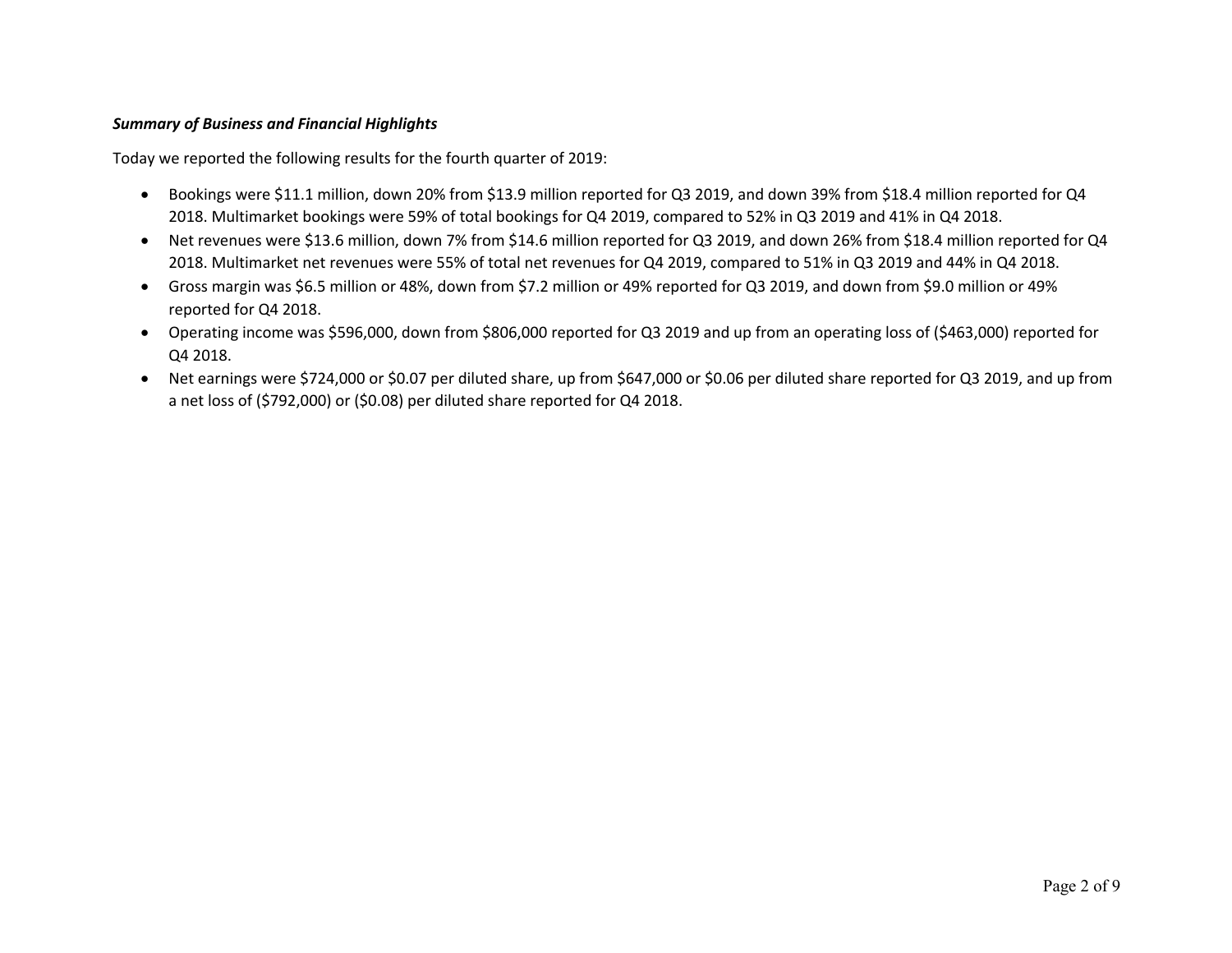#### *Summary of Bookings and Net Revenues*

Bookings by end market served in dollars and as a percentage of total bookings and net revenues by end market served in dollars and as a percentage of total net revenues for the periods presented:

| (5 in 000s)            | <b>Three Months Ended</b> |        |                  |        |                       |               |                                     |             |                        |                  |
|------------------------|---------------------------|--------|------------------|--------|-----------------------|---------------|-------------------------------------|-------------|------------------------|------------------|
|                        |                           |        |                  |        |                       | Change        |                                     |             | Change                 |                  |
|                        | 12/31/2019                |        | 9/30/2019        |        | \$                    | $\frac{9}{6}$ | 12/31/2018                          |             | ş                      | $\frac{9}{6}$    |
| <b>Bookings</b>        |                           |        |                  |        |                       |               |                                     |             |                        |                  |
| Industrial             | \$3,825                   | 34.3%  | $\zeta$<br>4,978 | 35.9%  |                       |               | $\zeta(1,153)$ -23.2% $\zeta$ 5,555 |             | 30.2% \$(1,730) -31.1% |                  |
| Electronic Test        | 2,703                     | 24.3%  | 2,277            | 16.5%  | 426                   | 18.7%         | 1,995                               | 10.9%       | 708                    | 35.5%            |
| Multimarket (Non-Semi) | \$6,528                   | 58.6%  | 7,255<br>\$      | 52.4%  | \$<br>(727)           | $-10.0\%$     | \$7,550                             | 41.1%       | \$(1,022)              | $-13.5%$         |
| Semi Market            | 4,612                     | 41.4%  | 6,602            | 47.6%  | (1,990)               | $-30.1%$      | 10,836                              | 58.9%       |                        | $(6,224) -57.4%$ |
|                        | \$11,140                  |        | 100.0% \$13,857  | 100.0% |                       |               | $$(2,717)$ -19.6% \$18,386          | 100.0%      | $$(7,246) -39.4\%$     |                  |
| <b>Net Revenues</b>    |                           |        |                  |        |                       |               |                                     |             |                        |                  |
| Industrial             | \$5,248                   |        | 38.6% \$ 5,758   | 39.4%  | (510)<br><sup>S</sup> |               | $-8.9\%$ \$ 4,991                   | $27.1\%$ \$ | 257                    | 5.1%             |
| Electronic Test        | 2,291                     | 16.8%  | 1,748            | 11.9%  | 543                   | 31.1%         | 3,063                               | 16.6%       | (772)                  | $-25.2%$         |
| Multimarket (Non-Semi) | \$7,539                   | 55.4%  | 7,506<br>-S      | 51.3%  | \$<br>33              | 0.4%          | 8,054<br>\$.                        | 43.7%       | \$<br>(515)            | $-6.4%$          |
| Semi Market            | 6,075                     | 44.6%  | 7,126            | 48.7%  | (1,051)               | $-14.7%$      | 10,381                              | 56.3%       | (4,306)                | -41.5%           |
|                        | \$13,614                  | 100.0% | \$14,632         | 100.0% | \$(1,018)             | $-7.0\%$      | \$18,435                            | 100.0%      | $$ (4,821) -26.2%$     |                  |

Fourth quarter Multimarket bookings were \$6.5 million, or 59% of total bookings, compared with \$7.3 million, or 52% of total bookings in the third quarter.

Fourth quarter Multimarket net revenues were \$7.5 million, or 55% of total net revenues, compared with \$7.5 million, or 51% of total net revenues in the third quarter.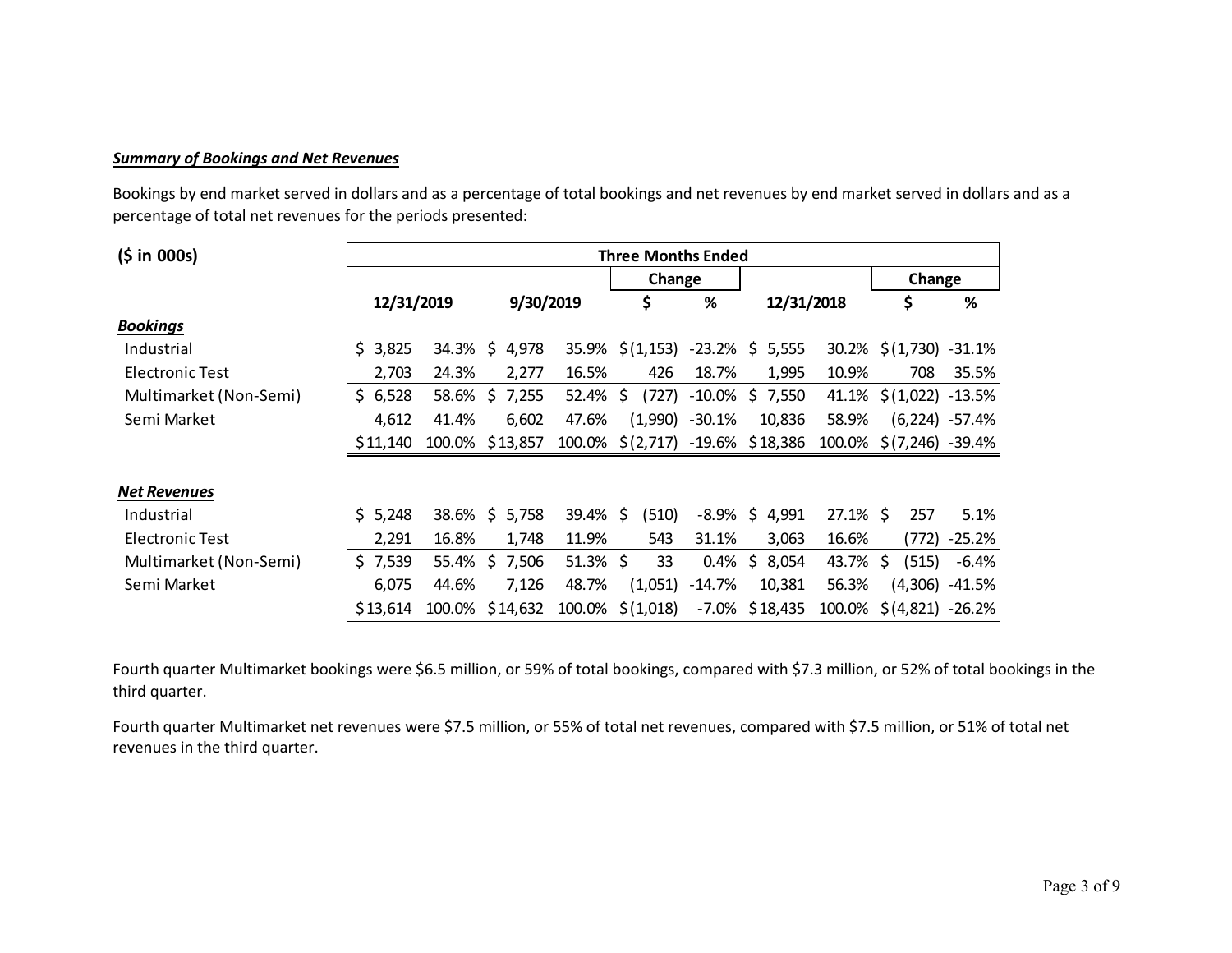#### *Summary of Component Material Costs, Cost of Revenues and Gross Margin*

Component material costs, cost of revenues and gross margin by segment in dollars and as a percentage of total net revenues in the periods presented:

| (5 in 000s)              |            | <b>Three Months Ended</b> |           |  |                                            |       |  |  |  |  |  |
|--------------------------|------------|---------------------------|-----------|--|--------------------------------------------|-------|--|--|--|--|--|
|                          | 12/31/2019 |                           | 9/30/2019 |  | 12/31/2018                                 |       |  |  |  |  |  |
| <b>Thermal</b>           |            |                           |           |  |                                            |       |  |  |  |  |  |
| Component material costs |            |                           |           |  | \$3,165 31.5% \$3,335 31.4% \$4,773 33.7%  |       |  |  |  |  |  |
| Cost of revenues         | \$5,375    |                           |           |  | 53.5% \$5,542 52.2% \$7,312 51.7%          |       |  |  |  |  |  |
| Gross margin             |            |                           |           |  | \$4,673 46.5% \$5,080 47.8% \$6,833 48.3%  |       |  |  |  |  |  |
| <b>EMS</b>               |            |                           |           |  |                                            |       |  |  |  |  |  |
| Component material costs |            |                           |           |  | $$1,123$ 31.5% $$1,260$ 31.4% \$ 1,439     | 33.5% |  |  |  |  |  |
| Cost of revenues         |            |                           |           |  | \$1,774 49.7% \$1,885 47.0% \$ 2,119 49.4% |       |  |  |  |  |  |
| Gross margin             |            |                           |           |  | \$1,792 50.3% \$2,125 53.0% \$ 2,171       | 50.6% |  |  |  |  |  |
| <b>Consolidated</b>      |            |                           |           |  |                                            |       |  |  |  |  |  |
| Component material costs |            |                           |           |  | \$4,288 31.5% \$4,595 31.4% \$6,212 33.7%  |       |  |  |  |  |  |
| Cost of revenues         | \$7,149    |                           |           |  | 52.5% \$7,427 50.8% \$9,432 51.2%          |       |  |  |  |  |  |
| Gross margin             | \$6,465    |                           |           |  | 47.5% \$7,205 49.2% \$9,004                | 48.8% |  |  |  |  |  |

Fourth quarter gross margin was \$6.5 million, or 48%, as compared with \$7.2 million, or 49%, in the third quarter. The reduction in the gross margin was the result of an increase in our fixed manufacturing costs as a percentage of net revenues in the fourth quarter. Consolidated component material costs increased from 31.4% in Q3 to 31.5% in Q4, reflecting higher component material costs in both our Thermal and EMS segments, reflecting less favorable product and customer mixes in both segments.

Fixed manufacturing costs increased \$98,000 or 4% sequentially, to \$2.5 million in Q4 2019, and were less favorably absorbed in the fourth quarter due to the lower net revenues. As a result, these costs represented 18.1% of our net revenues in the fourth quarter as compared to 16.1% in the third quarter. The increase in the dollar amount of our fixed manufacturing costs was driven by increased salary and benefits in our Thermal segment.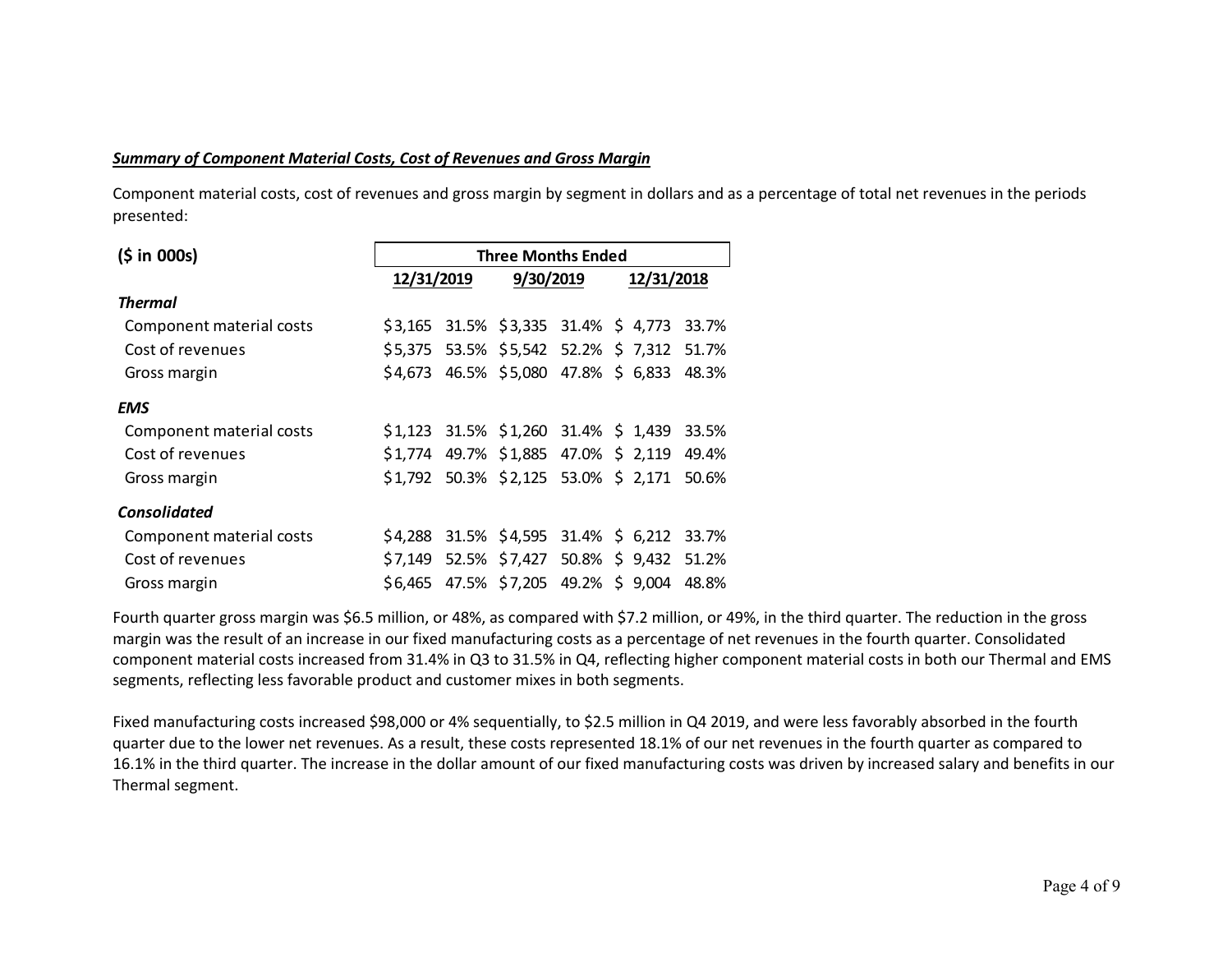### *Summary of Results of Operations*

Results of operations in dollars and as a percentage of total net revenues in the periods presented:

| (\$ in 000s, except per share data) | <b>Three Months Ended</b> |            |                          |            |                |        |         |                           |                    |             |                  |                           |
|-------------------------------------|---------------------------|------------|--------------------------|------------|----------------|--------|---------|---------------------------|--------------------|-------------|------------------|---------------------------|
|                                     |                           |            |                          |            |                | Change |         |                           |                    | Change      |                  |                           |
|                                     |                           | 12/31/2019 |                          | 9/30/2019  |                |        | \$      | $\underline{\mathcal{H}}$ | 12/31/2018         |             | \$               | $\underline{\mathcal{H}}$ |
| Net revenues                        | \$                        | 13,614     | 100.0%                   | \$14,632   | 100.0% \$      |        | (1,018) | $-7.0%$                   | \$18,435           | 100.0%      | \$<br>(4, 821)   | $-26.2%$                  |
| Cost of revenues                    |                           | 7,149      | 52.5%                    | 7,427      | 50.8%          |        | (278)   | $-3.7%$                   | 9,431              | 51.2%       | (2, 282)         | $-24.2%$                  |
| Gross margin                        |                           | 6,465      | 47.5%                    | 7,205      | 49.2%          |        | (740)   | $-10.3%$                  | 9,004              | 48.8%       | (2,539)          | $-28.2%$                  |
| Selling expense                     |                           | 1,955      | 14.3%                    | 2,044      | 14.0%          |        | (89)    | $-4.4%$                   | 2,306              | 12.5%       | (351)            | $-15.2%$                  |
| R&D expense                         |                           | 1,211      | 8.9%                     | 1,261      | 8.6%           |        | (50)    | $-4.0%$                   | 1,175              | 6.4%        | 36               | 3.1%                      |
| G&A expense                         |                           | 2,703      | 19.9%                    | 3,094      | 21.1%          |        | (391)   | $-12.6%$                  | 3,158              | 17.1%       | (455)            | $-14.4%$                  |
| Adjust to CCL                       |                           |            | $\overline{\phantom{0}}$ |            | $\blacksquare$ |        |         |                           | 2,828              | 15.3%       | (2,828)          | $-100.0%$                 |
| Operating expenses                  |                           | 5,869      | 43.1%                    | 6,399      | 43.7%          |        | (530)   | $-8.3%$                   | 9,467              | 51.3%       | (3, 598)         | $-38.0%$                  |
| Operating income (loss)             |                           | 596        | 4.4%                     | 806        | 5.5%           |        | (210)   | $-26.1%$                  | (463)              | $-2.5%$     | 1,059            | $-228.7%$                 |
| Other income (expense)              |                           | 52         | 0.4%                     | (12)       | $-0.1%$        |        | 64      | 533.3%                    | (34)               | $-0.2%$     | 86               | 252.9%                    |
| Pre-tax income (loss)               |                           | 648        | 4.8%                     | 794        | 5.4%           |        | (146)   | $-18.4%$                  | (497)              | $-2.7%$     | 1,145            | $-230.4%$                 |
| Income tax expense (benefit)        |                           | (76)       | $-0.5%$                  | 147        | 1.0%           |        | (223)   | 151.7%                    | 295                | 1.6%        | (371)            | $-125.8%$                 |
| Net income (loss)                   | \$                        | 724        | $5.3\%$ \$               | 647        | 4.4% \$        |        | 77      | $-11.9%$                  | Ŝ.<br>(792)        | $-4.3\%$ \$ | 1,516            | 191.4%                    |
|                                     |                           |            |                          |            |                |        |         |                           |                    |             |                  |                           |
| <b>Diluted EPS</b>                  | \$                        | 0.07       |                          | \$<br>0.06 |                |        |         |                           | \$ (0.08)          |             |                  |                           |
| Weighted Avg Shares - diluted       |                           | 10,299     |                          | 10,430     |                |        |         |                           | 10,367             |             |                  |                           |
| <b>Adjusted EBITDA</b>              | \$                        | 1,111      | 8.2%                     | \$1,276    | $8.7\%$ \$     |        | (165)   |                           | $-12.9\%$ \$ 2,832 |             | 15.4% \$ (1,721) | $-60.8%$                  |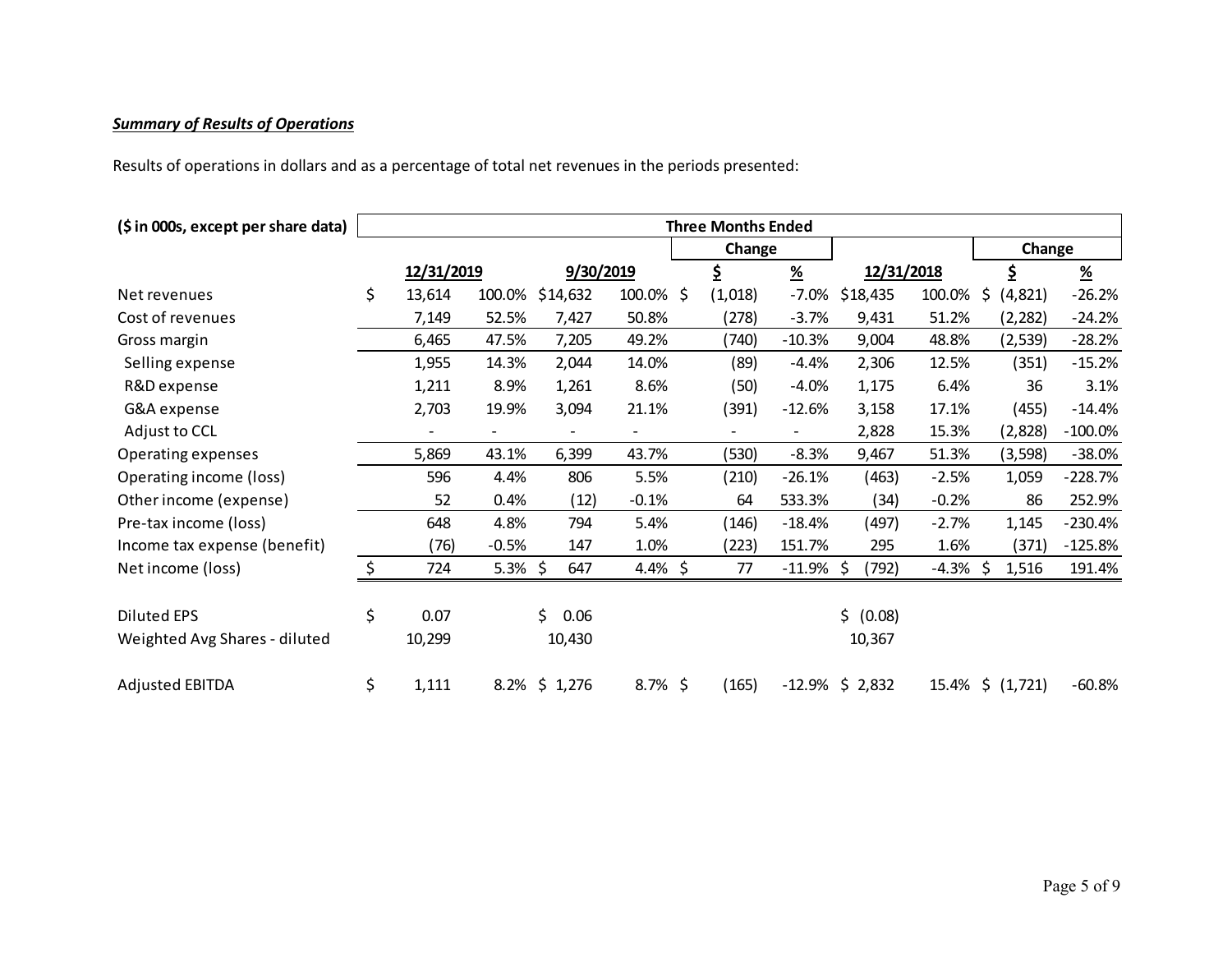#### *Results of Operations Highlights*

Selling expense declined by 4% sequentially to \$2.0 million for the fourth quarter. The \$89,000 reduction in selling expense in the fourth quarter was primarily driven by reduced commission, warranty and travel expenses, which were partially offset by increased advertising expenses.

Engineering and product development expense decreased from \$1.3 million for the third quarter to \$1.2 million in the fourth quarter, a decrease of \$50,000 or 4% sequentially. The decrease was driven by reduced spending on development materials and third-party consultants, partially offset by increased patent legal costs.

General and administrative expense declined from \$3.1 million for the third quarter to \$2.7 million for the fourth quarter, a decrease of \$391,000 or 13%. The decrease was primarily driven by reduced levels of professional fees, and, to a lesser extent, to the reversal of previously accrued bonuses.

Other income was \$52,000 in the fourth quarter as compared to other expense of \$12,000 in the third quarter. The change in other income was driven by foreign exchange transaction gains in the fourth quarter compared to foreign exchange transaction losses in the third quarter.

We accrued an income tax benefit of (\$76,000) for the fourth quarter compared to income tax expense of \$147,000 recorded in the third quarter. Our effective tax rate was (12%) in Q4 compared to 19% in the third quarter. The income tax benefit booked in the fourth quarter was the result of reconciling the impact of the FDII deduction allowed under the new tax law, which benefits companies that manufacture in the U.S. and have significant overseas sales, as well as book to tax return adjustments. We currently expect that our effective tax rate will range from 15.5% to 16.5% in 2020.

For the quarter ended December 31, 2019, we had net earnings of \$724,000 or \$0.07 per diluted share, compared to \$647,000 or \$0.06 per diluted share for the third quarter.

Diluted weighted average shares outstanding were 10,298,535 for the fourth quarter of 2019. We did not issue any shares of restricted stock during the fourth quarter and repurchased 190,150 shares at a cost of \$963,000 during the quarter under our buyback plan, which began on September 18, 2019. Through February 27, 2020, we have repurchased 238,614 shares at a total cost of \$1.2 million.

Depreciation expense was \$150,000 for the fourth quarter (compared to \$170,000 in the third quarter), while acquired intangible amortization was \$313,000 (compared to \$312,000 for the third quarter). Restricted stock compensation expense was \$246,000 for the fourth quarter of 2019.

EBITDA decreased from \$1.3 million for the third quarter to \$1.1 million reported for the fourth quarter.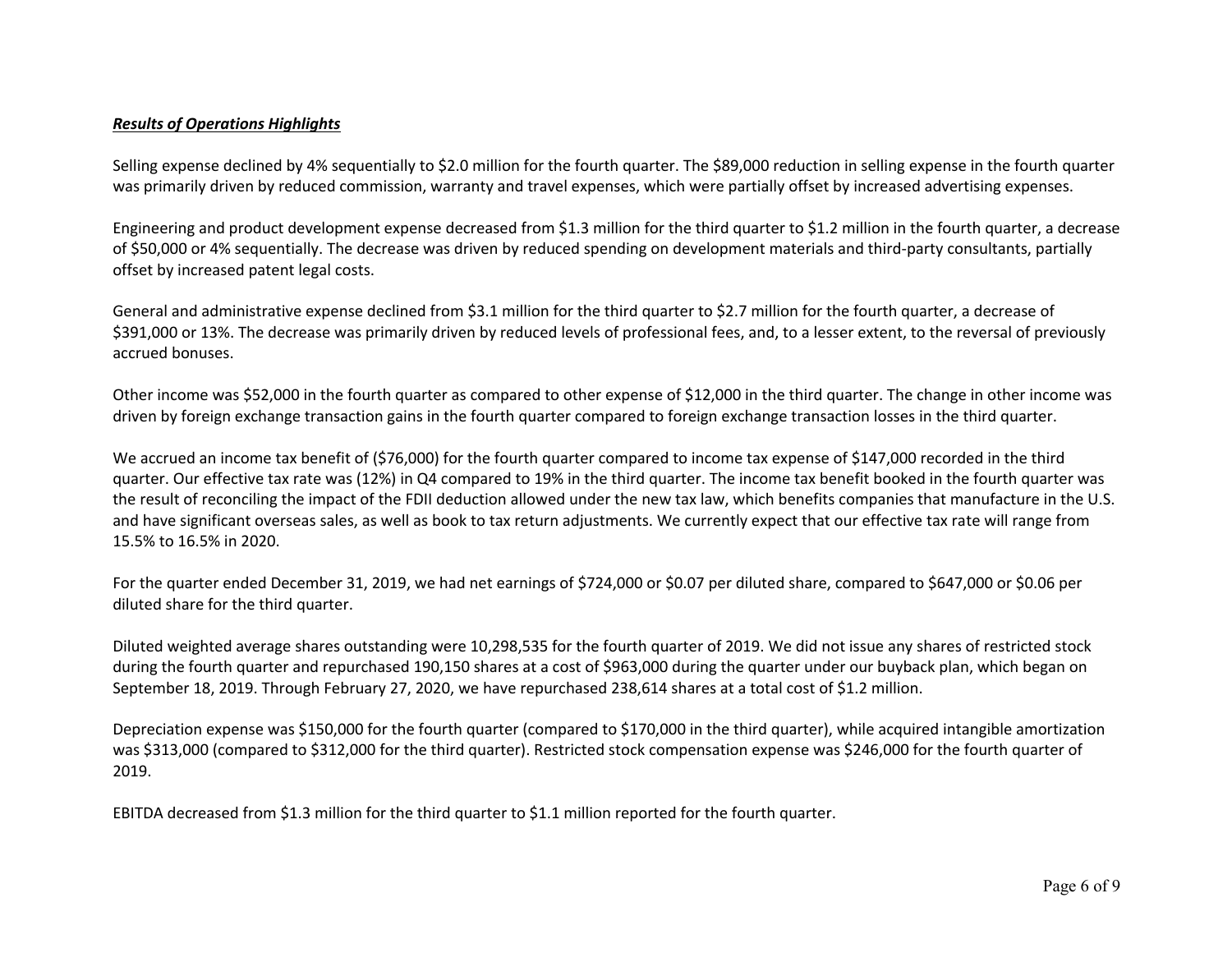#### *Balance Sheet and Cash Flow Highlights*

Cash and cash equivalents at the end of the fourth quarter were \$7.6 million, down \$413,000 from September 30, 2019. During the quarter we had cash flow from operations of \$726,000 and spent \$963,000 on the repurchase of our common stock. Today cash stands at \$7.3 million.

We currently expect cash and cash equivalents to decline during the first quarter due to our projected operating loss. This reduction is before the impact of any potential acquisition related activities, as well as the impact on cash from the stock buyback.

Accounts receivable increased to \$9.3 million or 63 DSO at December 31, 2019.

Inventories decreased \$539,000 to \$7.2 million at December 31, 2019, which corresponded to 152 days of inventory.

Capital expenditures during the fourth quarter were \$207,000, up from \$115,000 in the third quarter.

The backlog at the end of December was \$5.5 million, down from \$8.0 million at September 30, 2019.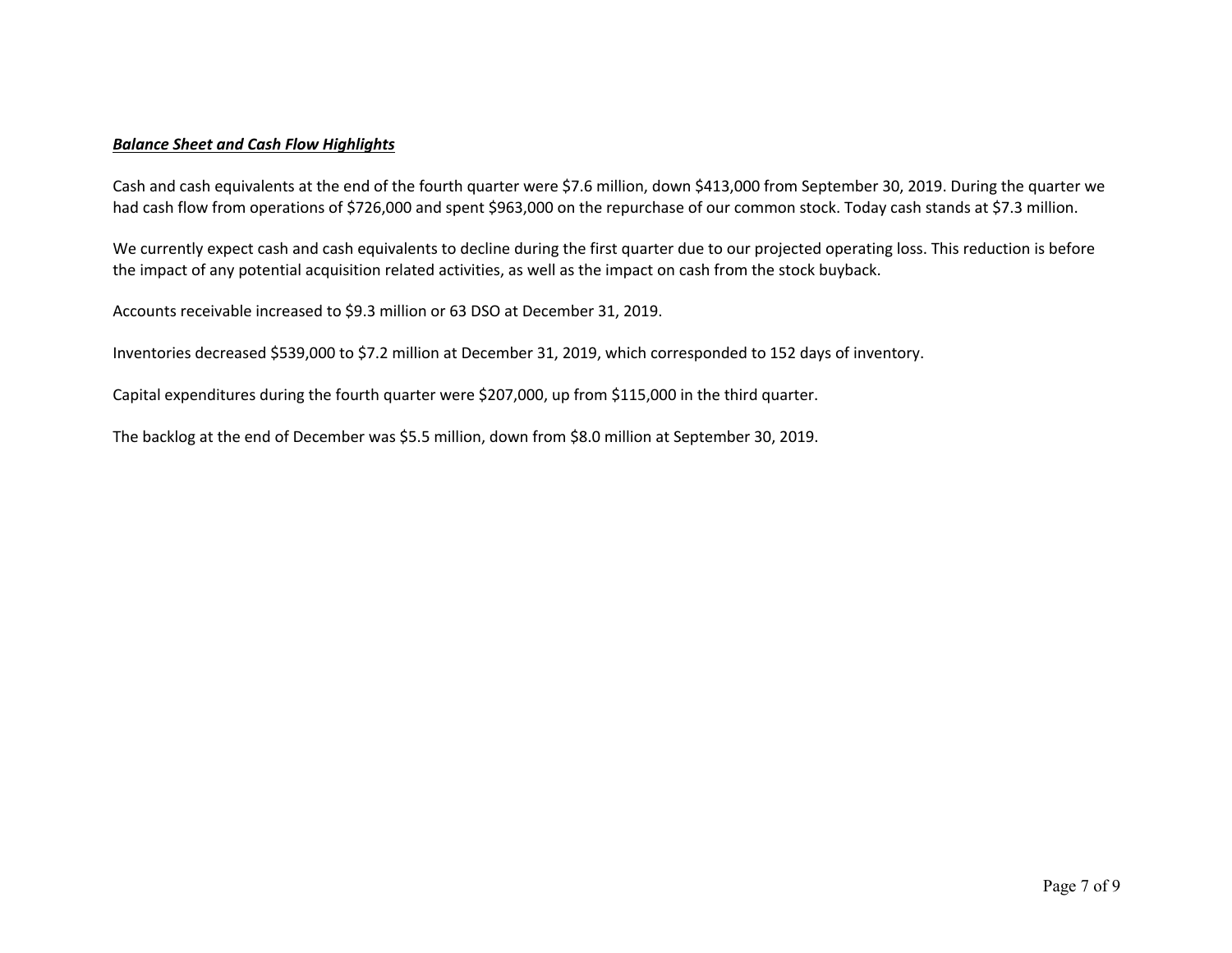#### *Reconciliation of Net Earnings (Loss) (GAAP) to Adjusted EBITDA (Non-GAAP)*

| (5 in 000s)                        | <b>Three Months Ended</b> |                          |   |           |    |            |  |  |
|------------------------------------|---------------------------|--------------------------|---|-----------|----|------------|--|--|
|                                    |                           | 12/31/2019               |   | 9/30/2019 |    | 12/31/2018 |  |  |
| Net earnings (loss) (GAAP)         | \$                        | 724 \$                   |   | 647 \$    |    | (792)      |  |  |
| Acquired intangible amortization   |                           | 313                      |   | 312       |    | 317        |  |  |
| Interest expense                   |                           |                          |   |           |    |            |  |  |
| Income tax expense (benefit)       |                           | (76)                     |   | 147       |    | 295        |  |  |
| Depreciation                       |                           | 150                      |   | 170       |    | 184        |  |  |
| EBITDA (Non-GAAP)                  |                           | 1,111                    |   | 1,276     |    | 4          |  |  |
| Contingent consideration liability |                           | $\overline{\phantom{a}}$ |   |           |    | 2,828      |  |  |
| Adjusted EBITDA (Non-GAAP)         |                           | 1.111                    | S | 1,276     | \$ | 2,832      |  |  |

#### **Non-GAAP Results**

.

In addition to disclosing results that are determined in accordance with GAAP, we also disclose adjusted EBITDA, which is a non-GAAP financial measure. EBITDA is derived by adding acquired intangible amortization, interest expense, income tax expense, depreciation and the contingent consideration liability adjustment to net earnings (loss). Adjusted EBITDA is derived by removing any change in the fair value of our contingent consideration liability from EBITDA. These non-GAAP financial measures are provided as a complement to the results provided in accordance with GAAP. EBITDA and Adjusted EBITDA are non-GAAP financial measures presented to provide investors with meaningful, supplemental information regarding our baseline performance before acquired intangible amortization charges and changes in the estimate of future consideration that may be paid out related to our prior acquisitions as these expenses or income items may not be indicative of our current core business or future outlook. These non-GAAP financial measures are used by management to make operational decisions, to forecast future operational results, and for comparison with our business plan, historical operating results and the operating results of our peers. A reconciliation from net earnings (loss) to adjusted EBITDA, is contained in the table above. The presentation of a non-GAAP financial measure is not meant to be considered in isolation, as a substitute for, or superior to, financial measures or information provided in accordance with GAAP.